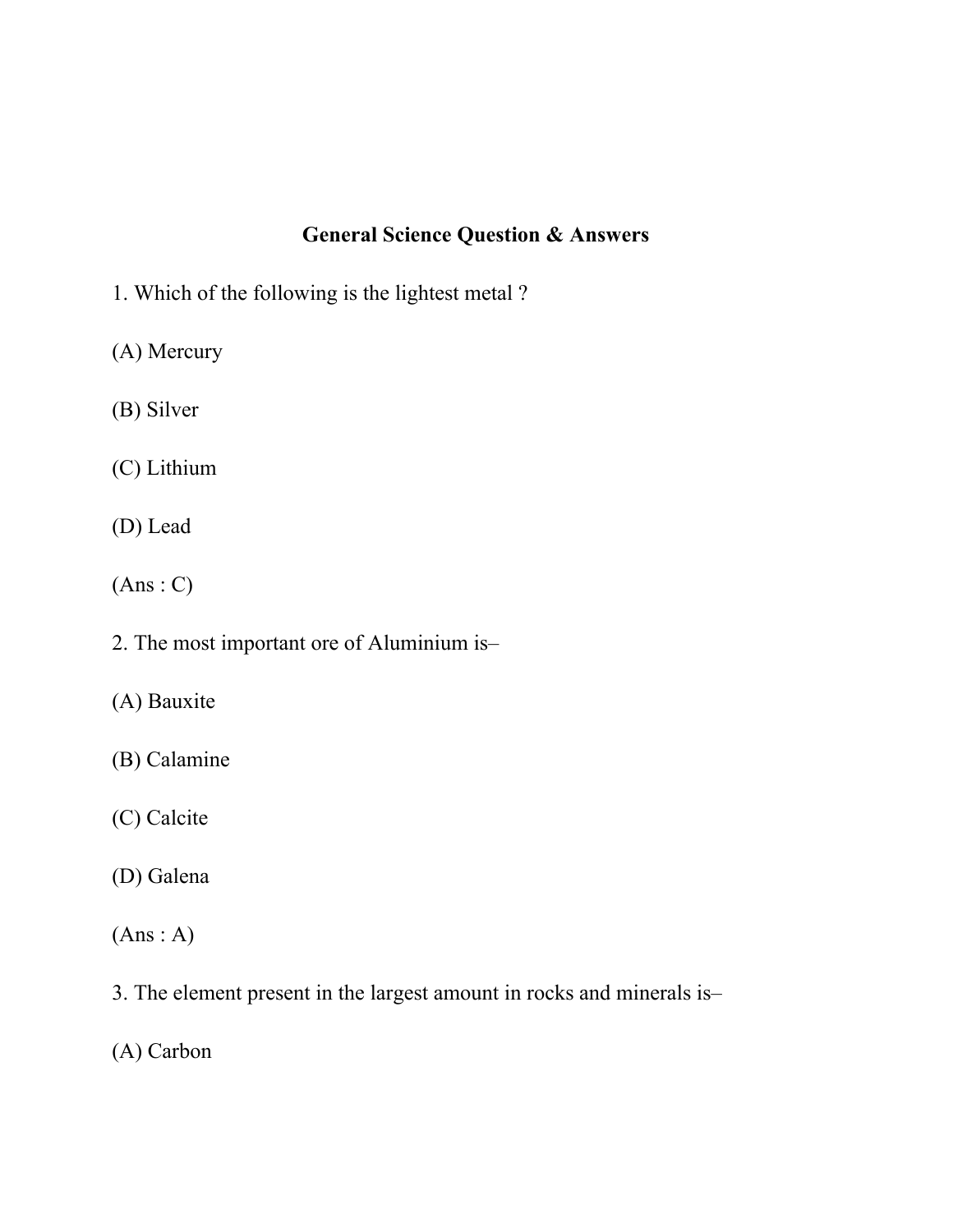(B) Silicon

(C) Hydrogen

(D) Aluminium

 $(Ans : B)$ 

4. The chemial name of Uria is–

(A) Aneurin

(B) Chloroetane

(C) Carbamide

(D) None of these

 $(Ans: C)$ 

- 5. Permanent hardness of water can be removed by adding–
- (A) Potassium Permanganate

(B) Chlorine

(C) Bleaching Powder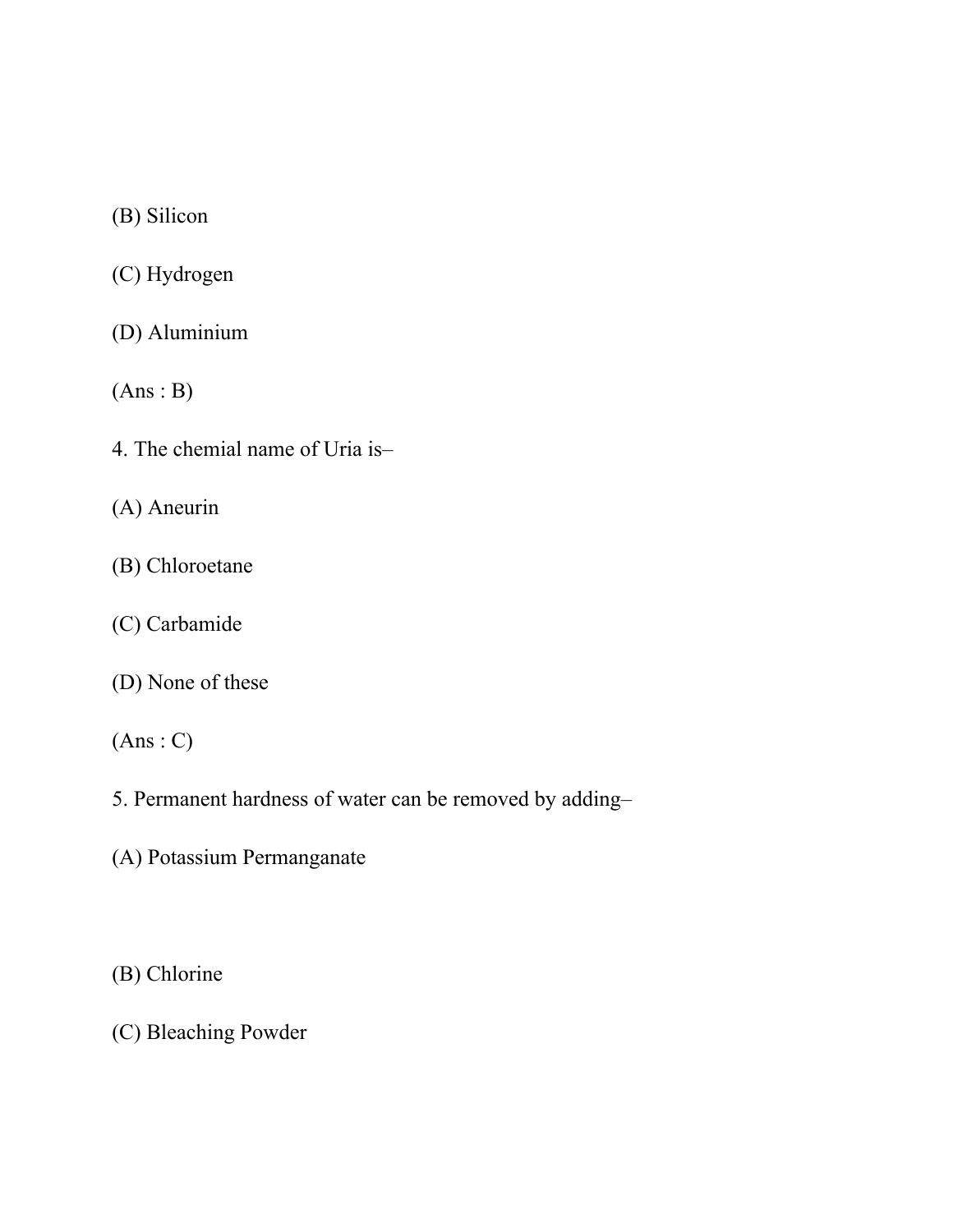(D) Washing Soda

 $(Ans : D)$ 

6. The formula of Plaster of Paris is–

(A) CaSO4

(B) CaSO4, 2H2O

(C) 2CaSO4, 4H2O

(D) 2CaSO4, H2O

 $(Ans : D)$ 

7. Liquefied Petroleum gas (LPG) consists of mainly–

<https://www.freshersnow.com/previous-year-question-papers/>

(A) Methane, Ethane and Hexane

(B) Ethane, Hexane and Nonane

(C) Methane, Butane and Propane

(D) Methane, Hexane and Nonane

 $(Ans: C)$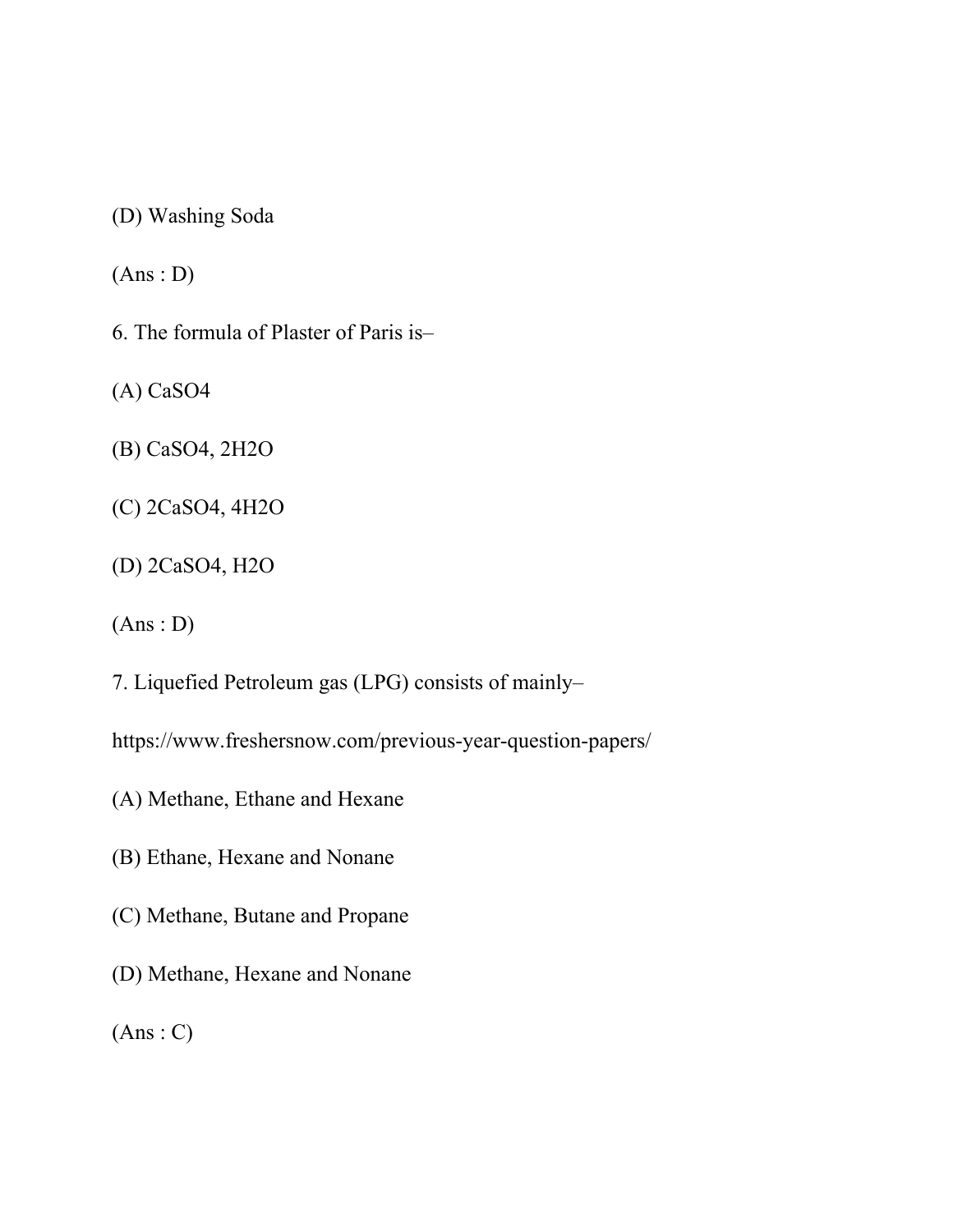- 8. The metal that is present in Photo Films is–
- (A) Mercury
- (B) Platinium
- (C) Magnesium
- (D) Silver
- $(Ans: D)$
- 9. Which of the following is in liquid form at room temperature ?
- (A) Cerium
- (B) Sodium
- (C) Francium
- (D) Lithium
- $(Ans: C)$
- 10. The property of a substance to absorb moisture from the air on exposure is called–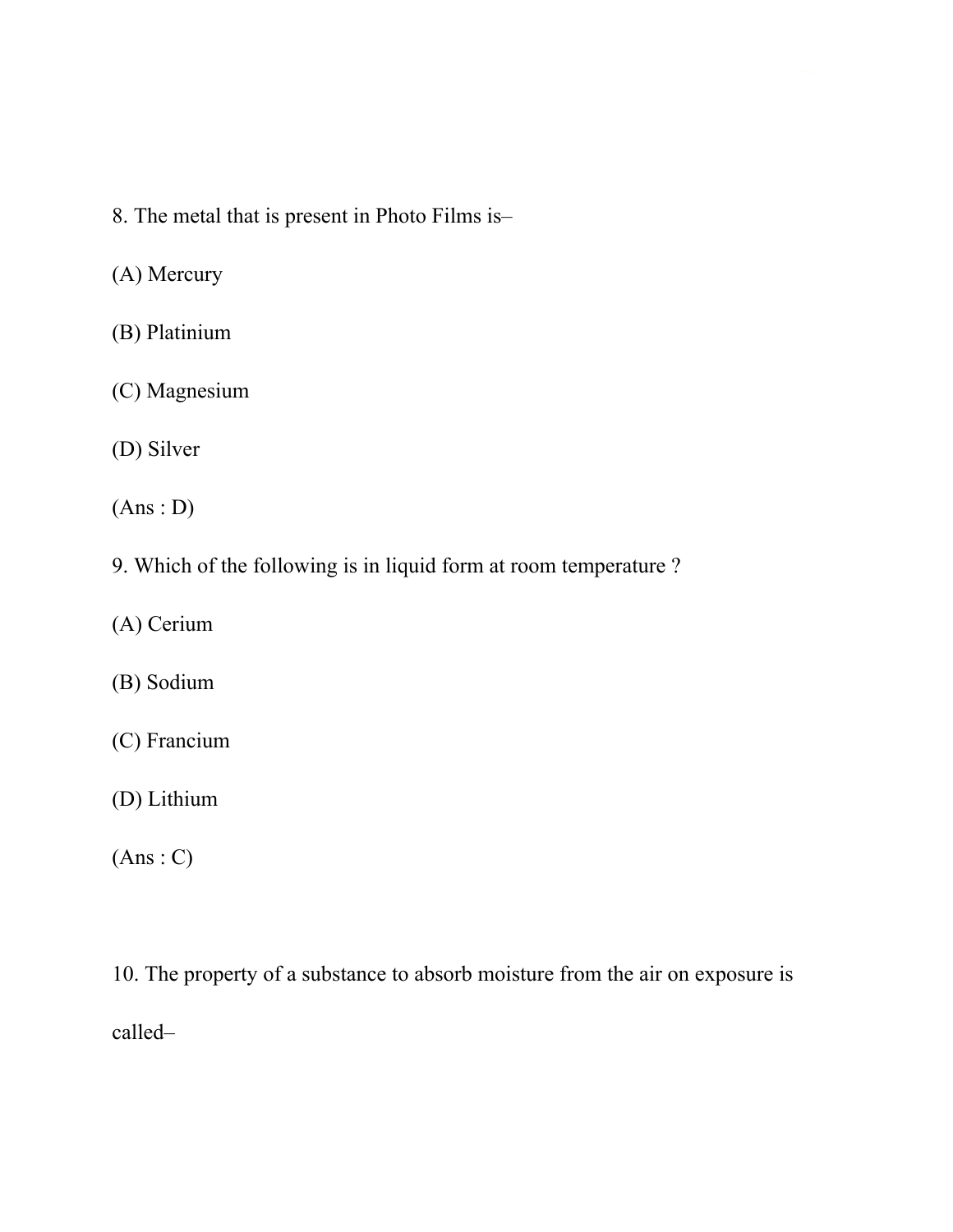(A) Osmosis

- (B) Desiccation
- (C) Efflorescence
- (D) Deliquescene

(Ans : D)

- 11. Brass gets discoloured in air due to the presence of which gas in air–
- (A) Carbon dioxide
- (B) Oxygen
- (C) Hydrogen Sulphide
- (D) Nitrogen
- $(Ans: C)$
- 12. Quartz crystals normally used in quartz clocks etc. is chemically–
- (A) Sodium Silicate
- (B) Silicon dioxide
- (C) Germenium dioxide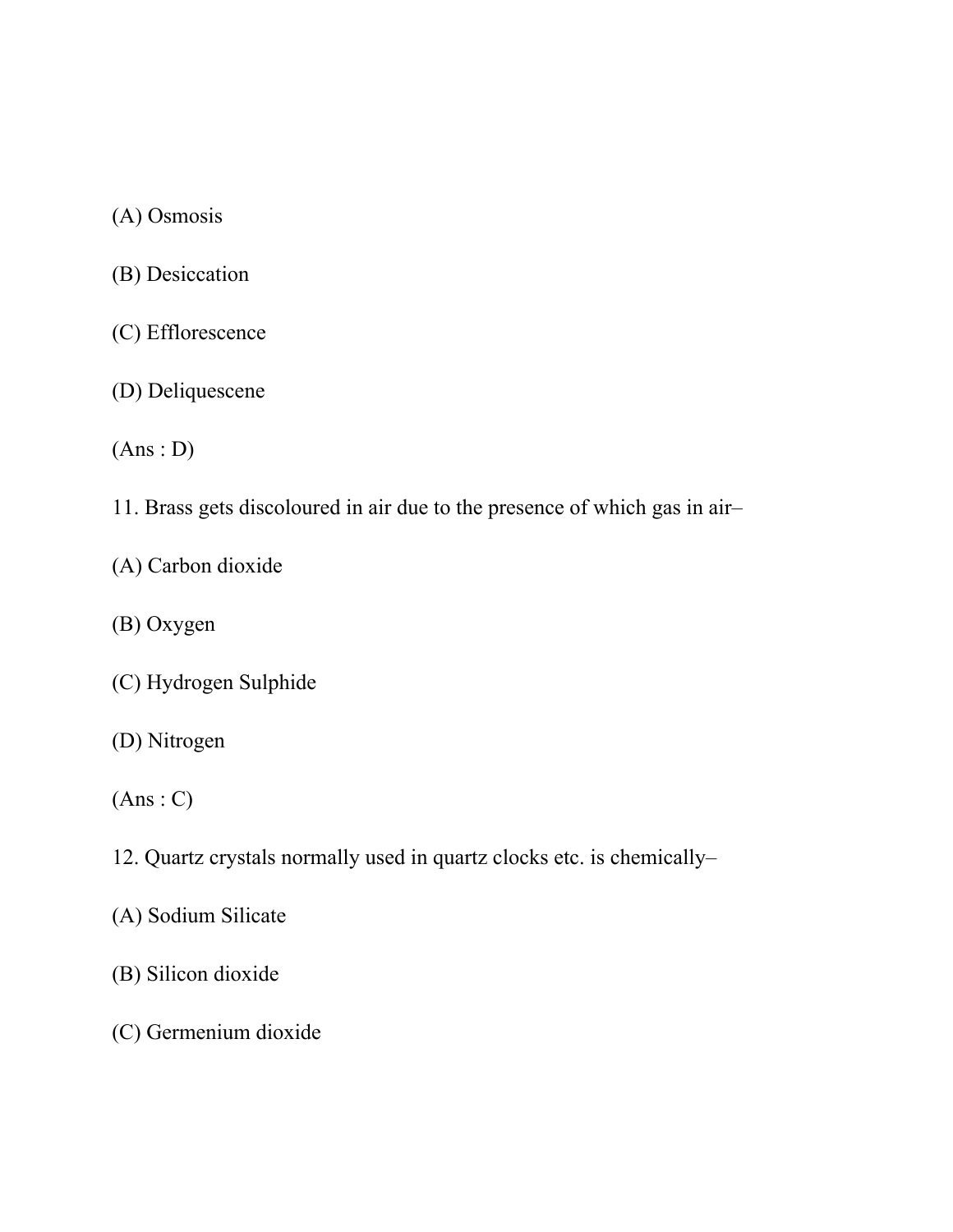(D) A mixture of (B) and (C)

 $(Ans : B)$ 

13. Which of the following elements is non-radioactive?

(A) Uranium

(B) Thorium

(C) Plutonium

(D) Zirconium

 $(Ans: D)$ 

14. According to Dalton's atomic theory the smallest particle which can exist

independently is–

(A) An atom

(B) A molecule

(C) A cation

(D) An anion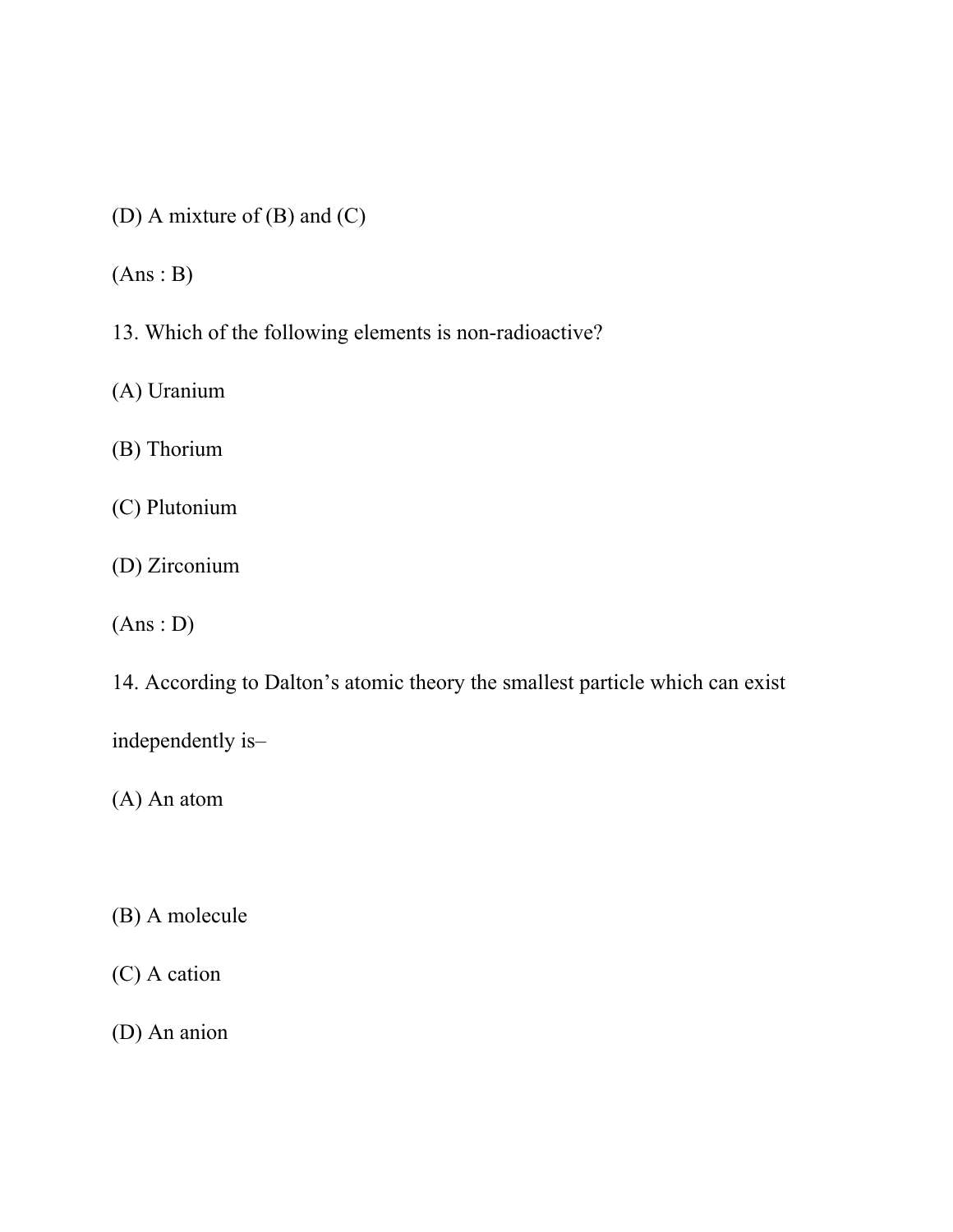$(Ans : A)$ 

15. The recent atomic weight scale is based on–

(A) 1H1

(B) 1H2

(C) 6C12

(D) 8O16

(Ans : C)

16. The major ingredient of leather is–

(A) Carbohydrate

(B) Collagen

(C) Polymer

(D) Nucleic acid

(Ans : B)

17. Glass is made from the mixture of–

(A) Quartz and mica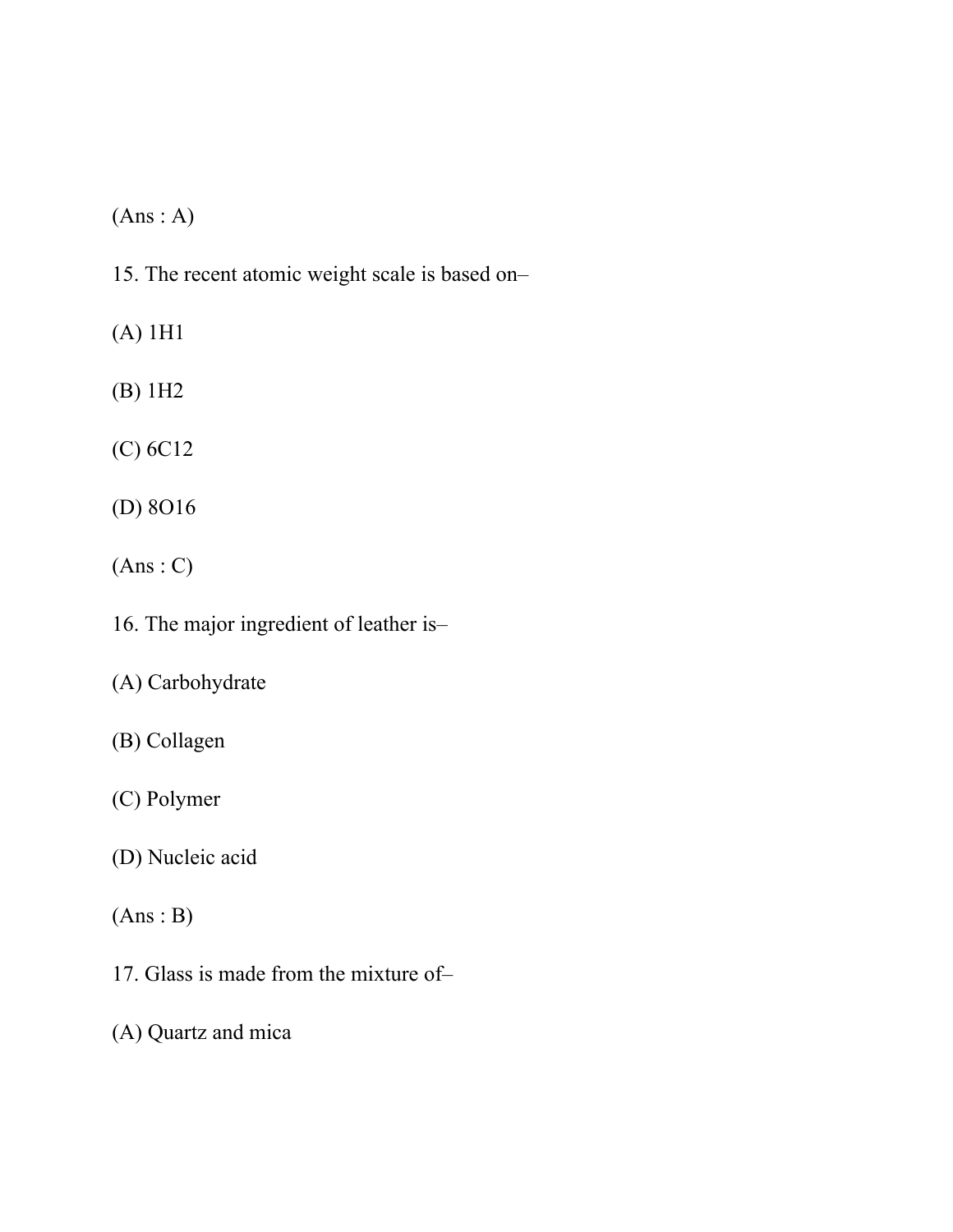(B) Sand and salt

- (C) Sand and silicates
- (D) None of these

 $(Ans: C)$ 

- 18. Epoxy resins is used as–
- (A) Moth repellants
- (B) Insecticides
- (C) Detergents
- (D) Adhesives

 $(Ans: D)$ 

- 19. One fathom is equal to–
- (A) 6 metres
- (B) 6 feet

(C) 60 feet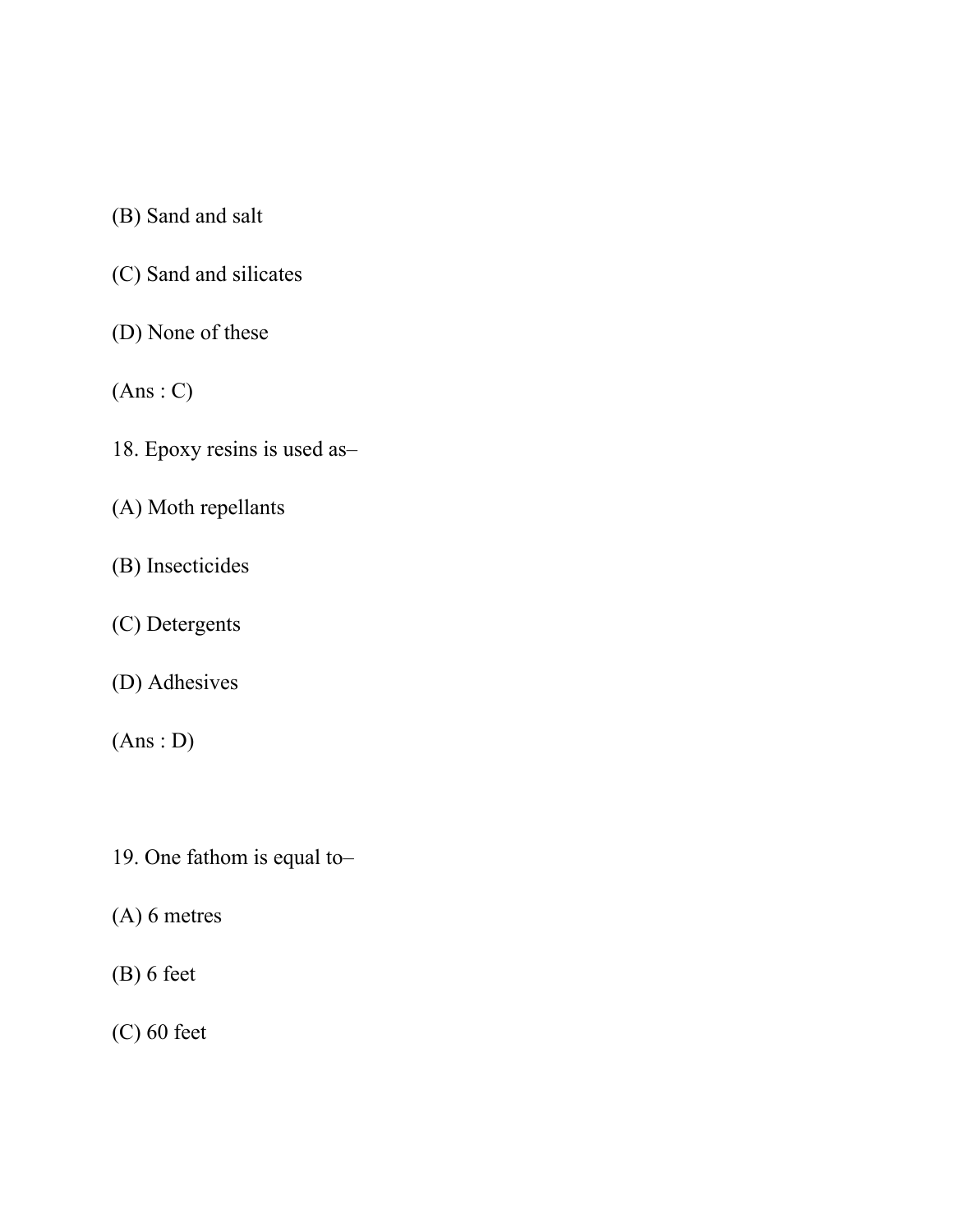(D) 60 cms

 $(Ans : B)$ 

20. What is the unit for measuring the pitch or frequency of sound ?

(A) Coulomb

(B) Hum

(C) Cycles

(D) Decible

 $(Ans: D)$ 

21. The fastest acting enzyme in the biological kingdom is–

(A) lipase

(B) amylase

(C) carboxypeptidase

(D) carbonic anhydrase

 $(Ans: D)$ 

22. Lightening cause rainfall because–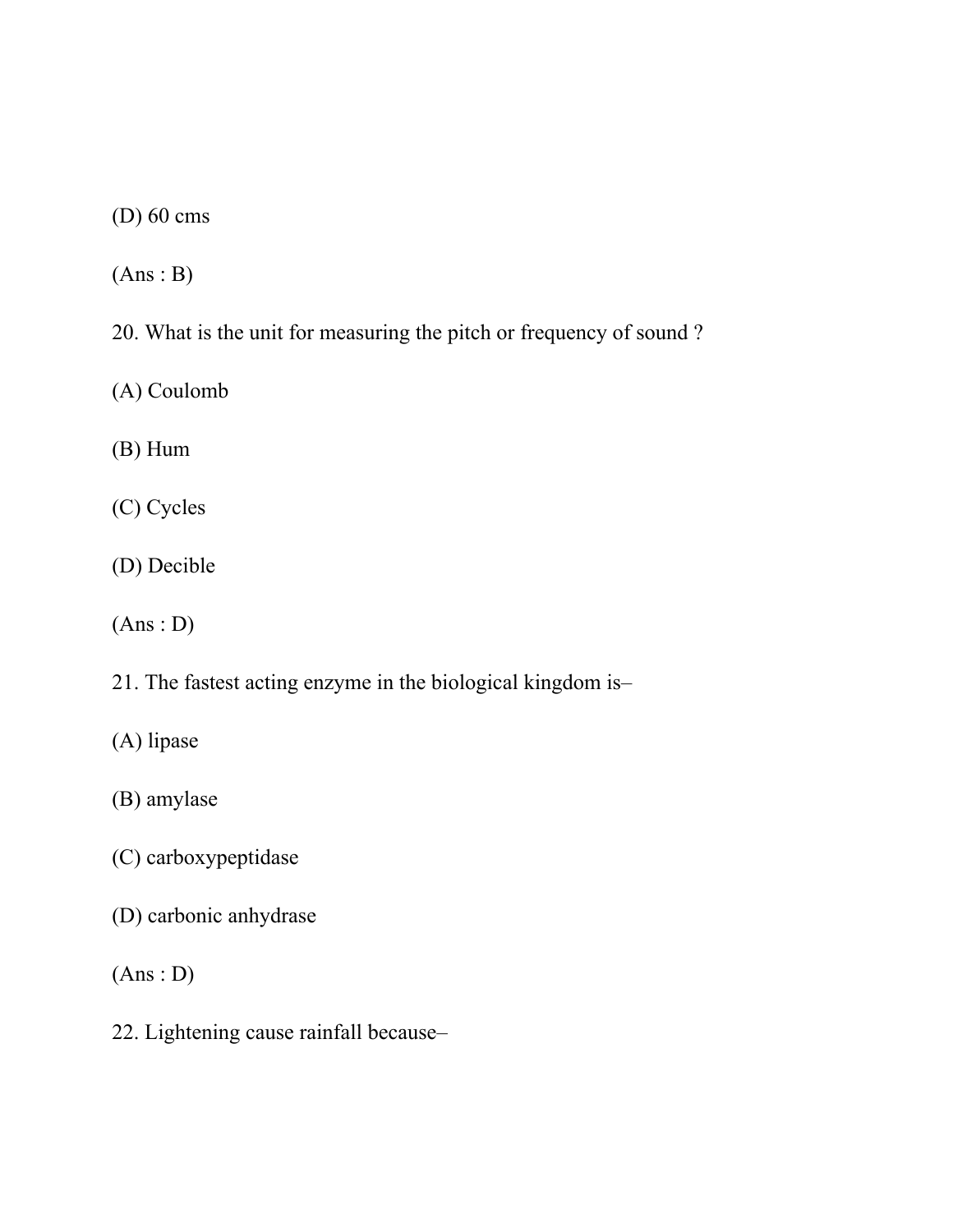- (A) It cause combination of oxygen and nitrogen
- (B) Some of the gas molecules become bigger
- (C) It activate H2O molecule
- (D) Photo-electricity reaction starts

 $(Ans: C)$ 

- 23. Nitrification means–
- (A) Liquifaction of nitrogen
- (B) Convert the atmospheric nitrogen to effective nitrogen compound.
- (C) Production of nitrogen from air
- (D) Conversion of nitrogen to nitric acid.

 $(Ans : B)$ 

- 24. Cell membrane is–
- (A) permeable
- (B) selectively permeable